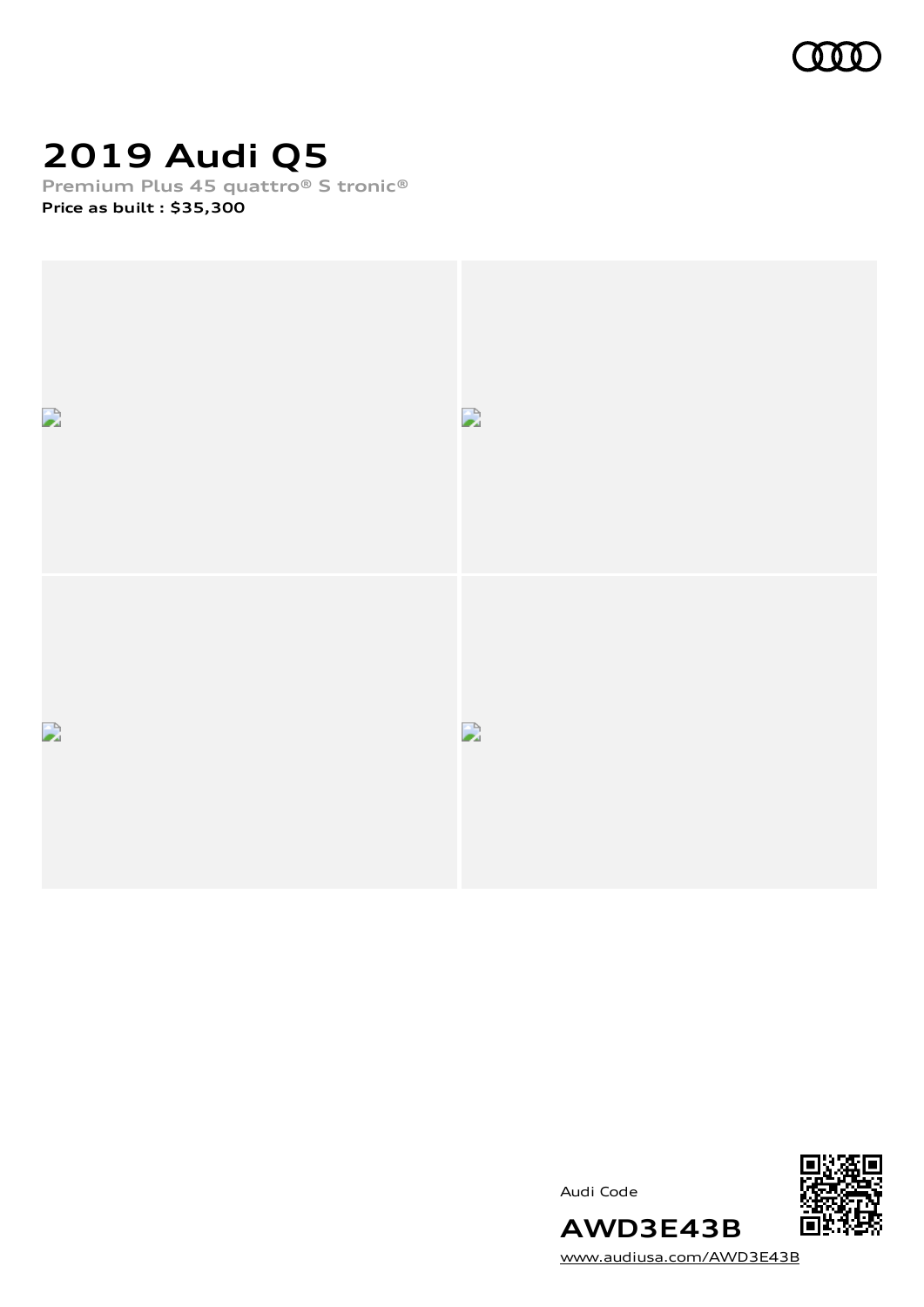### **Summary**

#### **Audi 2019 Audi Q5** Premium Plus 45 quattro® S tronic®

**Price as buil[t](#page-10-0)** \$35,300

### **Exterior colour**

Manhattan Gray metallic

### D

#### **Further Information**

|                 | N٥           |
|-----------------|--------------|
| Mileage         | 20,637 miles |
| Type of vehicle | Used car     |

**Warranty**

#### **Interior colour**

| Seats     | Black |
|-----------|-------|
| Dashboard | Black |
| Carpet    | Black |
| Headliner | Gray  |

#### **Audi Code** AWD3E43B

**Your configuration on www.audiusa.com** [www.audiusa.com/AWD3E43B](https://www.audiusa.com/AWD3E43B)

**Commission number** 088302e10a0e09a91b4e

### **Technical Specifications**

Engine type 2.0-liter four-cylinder Displacement/Bore and 1,984/82.5 x 92.8 cc/mm stroke Torque 273 lb-ft@rpm Top track speed  $130$  $130$  mph mph  $^{\rm 1}$ Acceleration (0 - 60 mph) 5.9 seconds seconds Recommended fuel Premium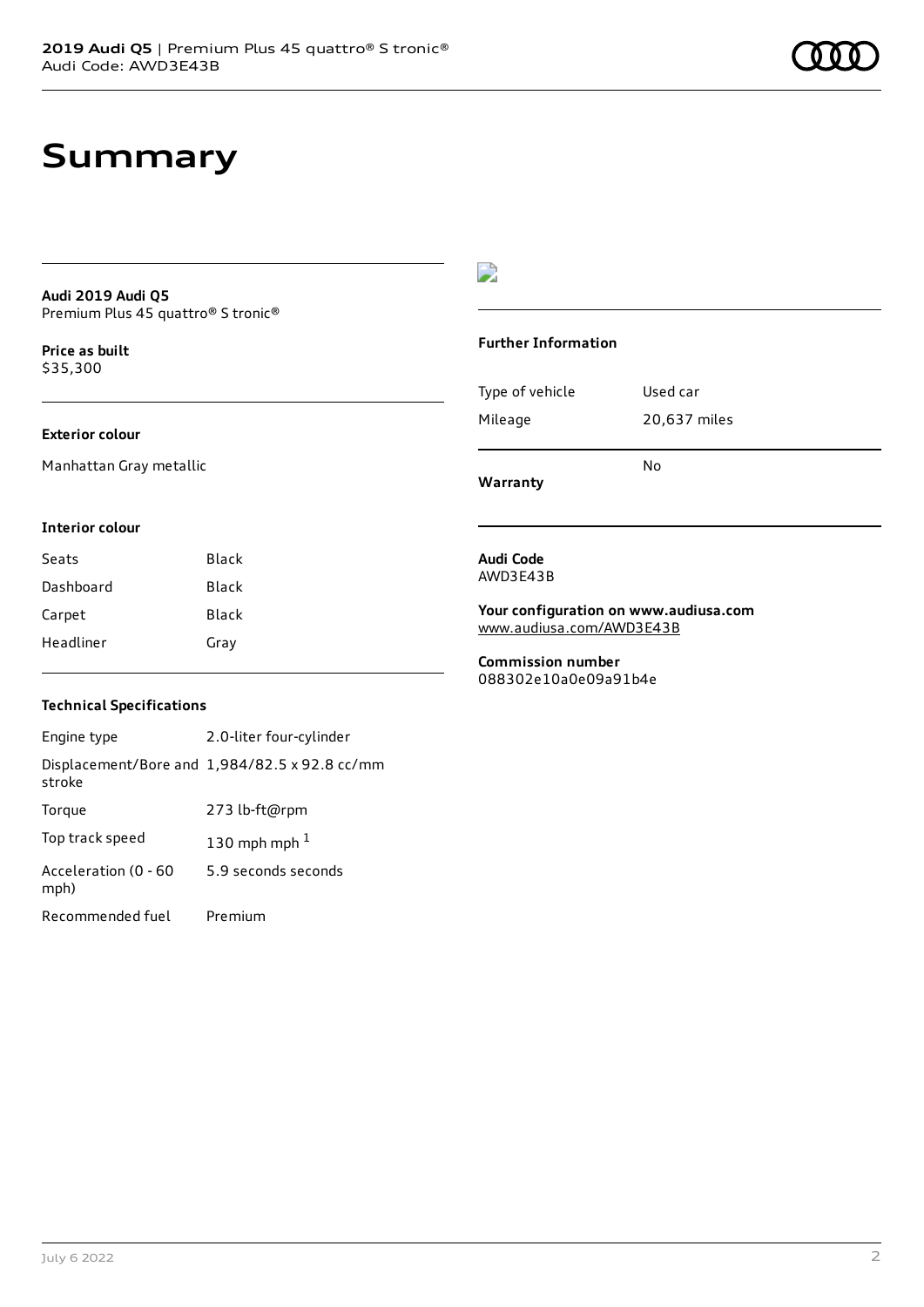# **Equipment**

Manhattan Gray metallic

Audi advanced key-keyless start, stop and entry

Power-adjustable, auto-dimming, power-folding, heated exterior side mirrors with memory

Full LED headlights

Automatic headlights

19" 235/55 all-season tires

19" 5-arm-wing design wheels

Panoramic sunroof

Aluminum door sill inlays

Leather package









**(1/2)**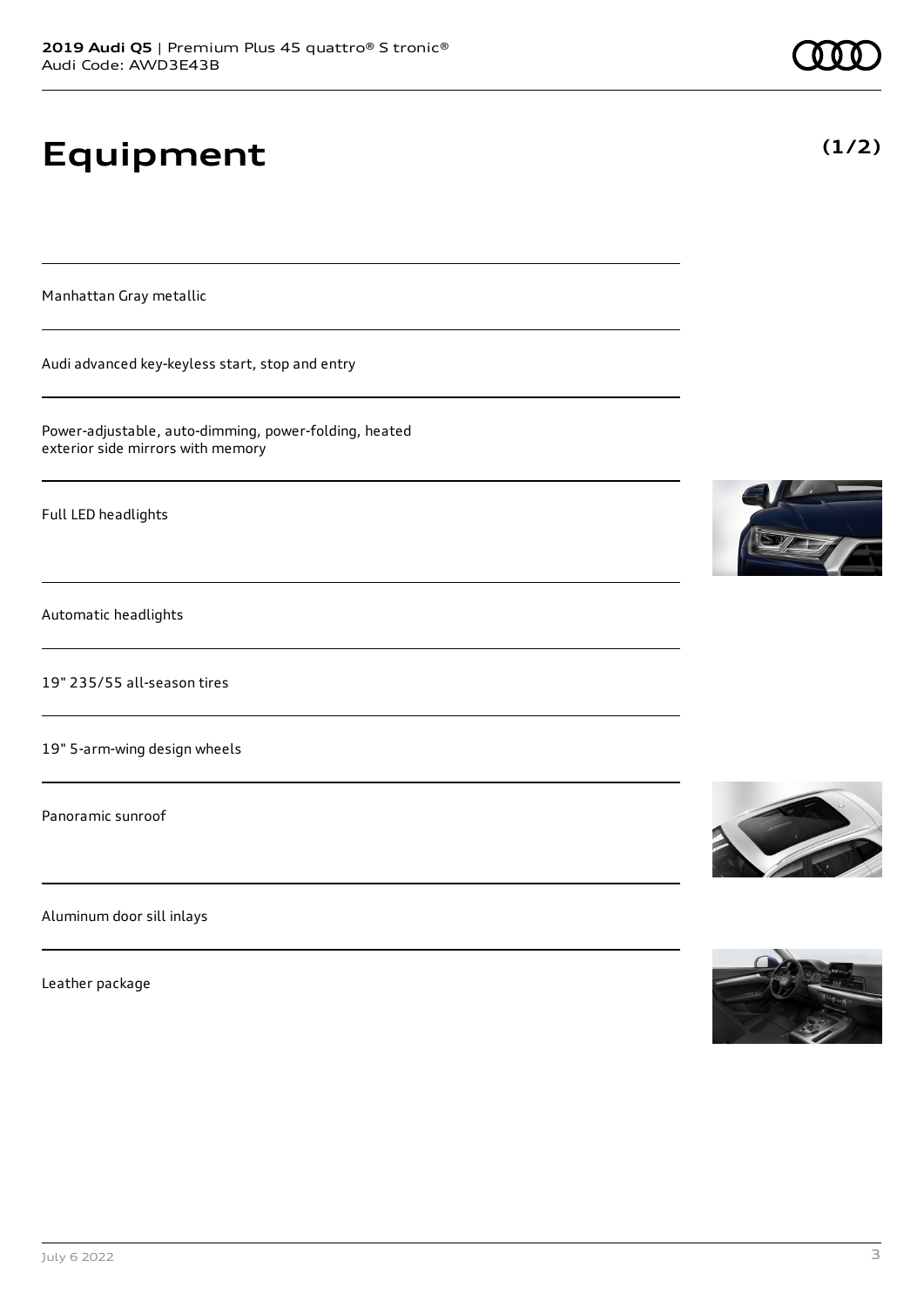## **Equipment**

Parking system plus

Audi pre sense® rear

Audi virtual cockpit (12.3" LCD full digital instrument cluster with up to three visual modes: Infotainment and Classic. S, RS and R8 models also offer Sport mode)

MMI® Navigation plus

Audi connect CARE assistance and security services and sixmonth trial subscription to Audi connect PRIME and Audi connect PLUS online services

MMI® Radio plus with ten speakers and single CD player with MP3 playback capability

Audi side assist

SiriusXM® Satellite Radio

Audi phone box









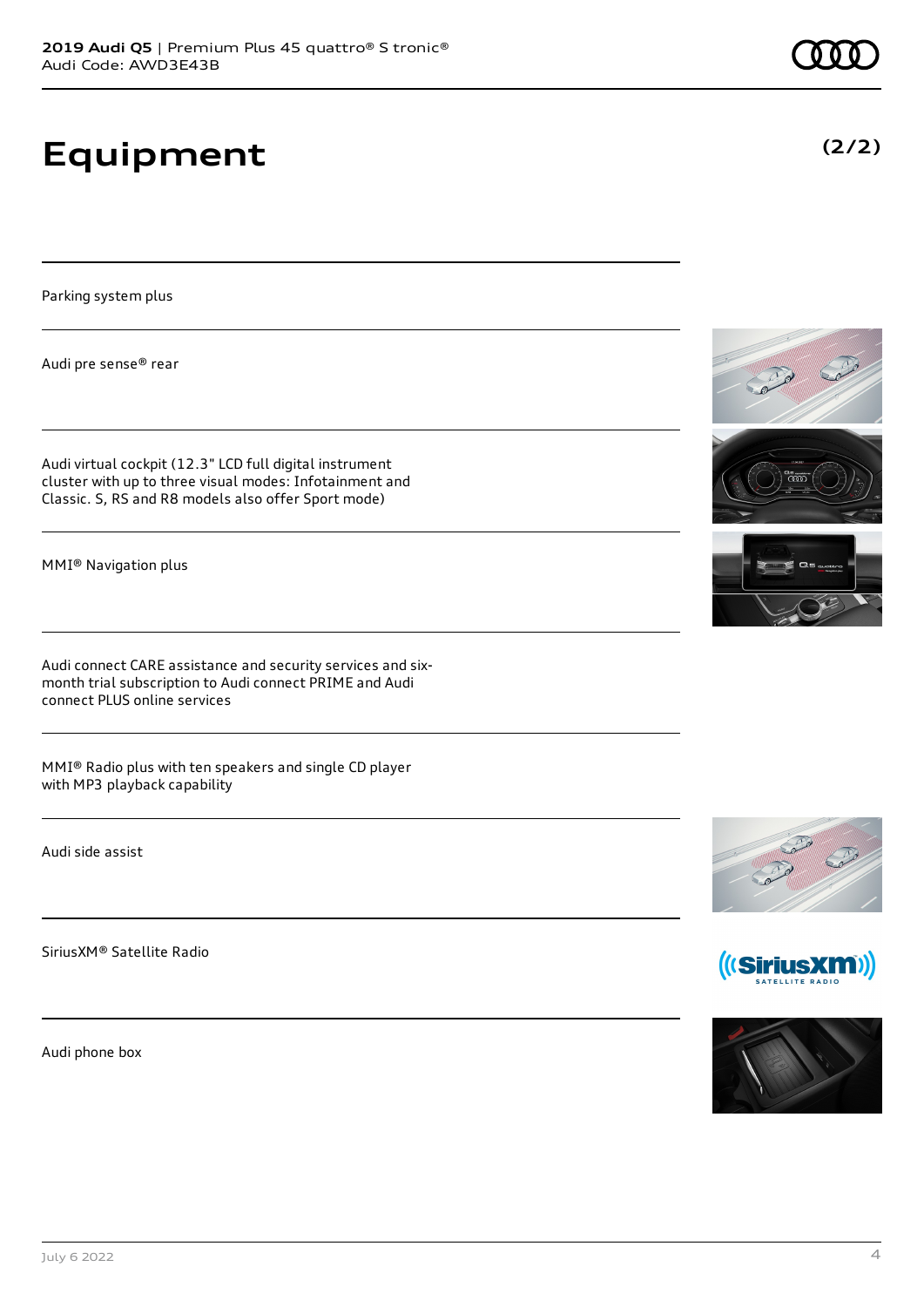### **Standard features**

### **Safety and Security**

| 4UB             | Driver and front passenger airbags                               |
|-----------------|------------------------------------------------------------------|
| UH1             | Electromechanical parking brake                                  |
| 8T2             | Cruise control with coast, resume and<br>accelerate features     |
| VC <sub>2</sub> | Garage door opener (HomeLink®)                                   |
| 4H5             | Electronic child locks                                           |
| OZ7             | Electromechanical power steering                                 |
| 7K6             | Tire-pressure monitoring system                                  |
| 4X3             | Front thorax side airbags and Sideguard®<br>head curtain airbags |
| 3B7             | Lower Anchors and Tethers for Children<br>(LATCH) in rear seats  |
|                 |                                                                  |

| <b>Interior</b>  |                                                                                     |
|------------------|-------------------------------------------------------------------------------------|
| 9AQ              | Three-zone automatic climate control                                                |
| 41 7             | Auto-dimming interior rear view mirror with<br>digital compass                      |
| QQ1              | LED interior lighting package                                                       |
| 1 XW             | Three-spoke multifunction steering wheel                                            |
| 7F <sub>9</sub>  | Leather-wrapped gear selector                                                       |
| 4F7              | Power tailgate                                                                      |
| 5XF              | Driver and front-passenger extendable sun<br>visors with illuminated vanity mirrors |
| 3NS              | Sliding, split folding 40/20/40 rear<br>seatbacks with adjustable recline           |
| N <sub>1</sub> F | Leather seating surfaces                                                            |
| 4A3              | Heated front seats                                                                  |
| 5MG              | Dark Brown Walnut Wood inlays                                                       |

#### **Exterior**

| 1D <sub>8</sub> | Provision for towing bracket             |
|-----------------|------------------------------------------|
| 151             | Car jack                                 |
| 1 B A           | Dynamic suspension system                |
| 3S1             | Aluminum roof rails                      |
| 511             | Adaptive rear spoiler                    |
| 8SP             | LED taillights with dynamic turn signals |
| VW1             | Rear privacy glass                       |
| 47R             | Aluminum trim around exterior windows    |
|                 |                                          |

### **Infotainment and Driver Assistance**

| 6K9             | Audi pre sense® basic and Audi pre sense®<br>city                                                                     |
|-----------------|-----------------------------------------------------------------------------------------------------------------------|
| 2H1             | Audi drive select                                                                                                     |
| IW <sub>3</sub> | Audi connect CARE assistance and security<br>services                                                                 |
| UI <sub>2</sub> | Audi smartphone interface including Apple<br>CarPlay <sup>™</sup> and Google™ Android Auto™ for<br>compatible devices |
| KA <sub>2</sub> | Rear view camera                                                                                                      |
| 9VD             | Audi sound system                                                                                                     |

#### **Interior**

| OE1 | Storage package       |
|-----|-----------------------|
| 4M3 | Four beverage holders |
| 6N1 | Cloth headliner       |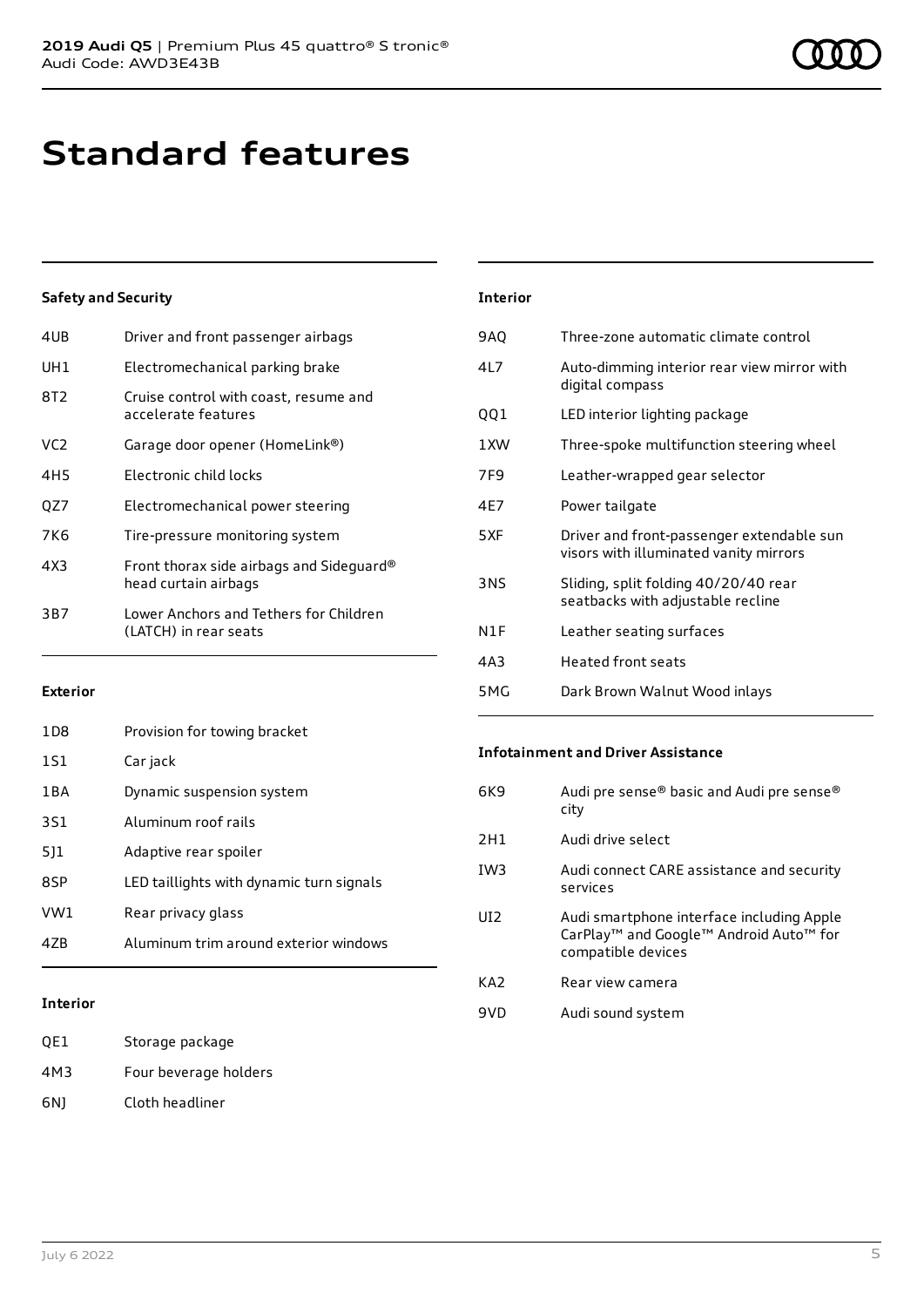## **Dealer remarks**

LEATHER, PANO SUNROOF, REAR CAMERA, CARPLAY, BLUETOOT, XM RAIDO, BLUETOOTH, KEYLESS, NAVIGATION, VIRTUAL COCKPIT, Our No Hassle Internet Pricing mission is to present value to all of our customers. No Hassle Internet Pricing is achieved by polling over 20000 vehicle listings hourly. This ensures our customers receive realtime No Hassle Pricing on every pre-owned vehicle we sell. We do not artificially inflate our prices in hopes of winning a negotiating contest with our customers! Our pricing is based on actual transactions. After doing business from New Hampshire to California we find this approach is by far the best for our customers.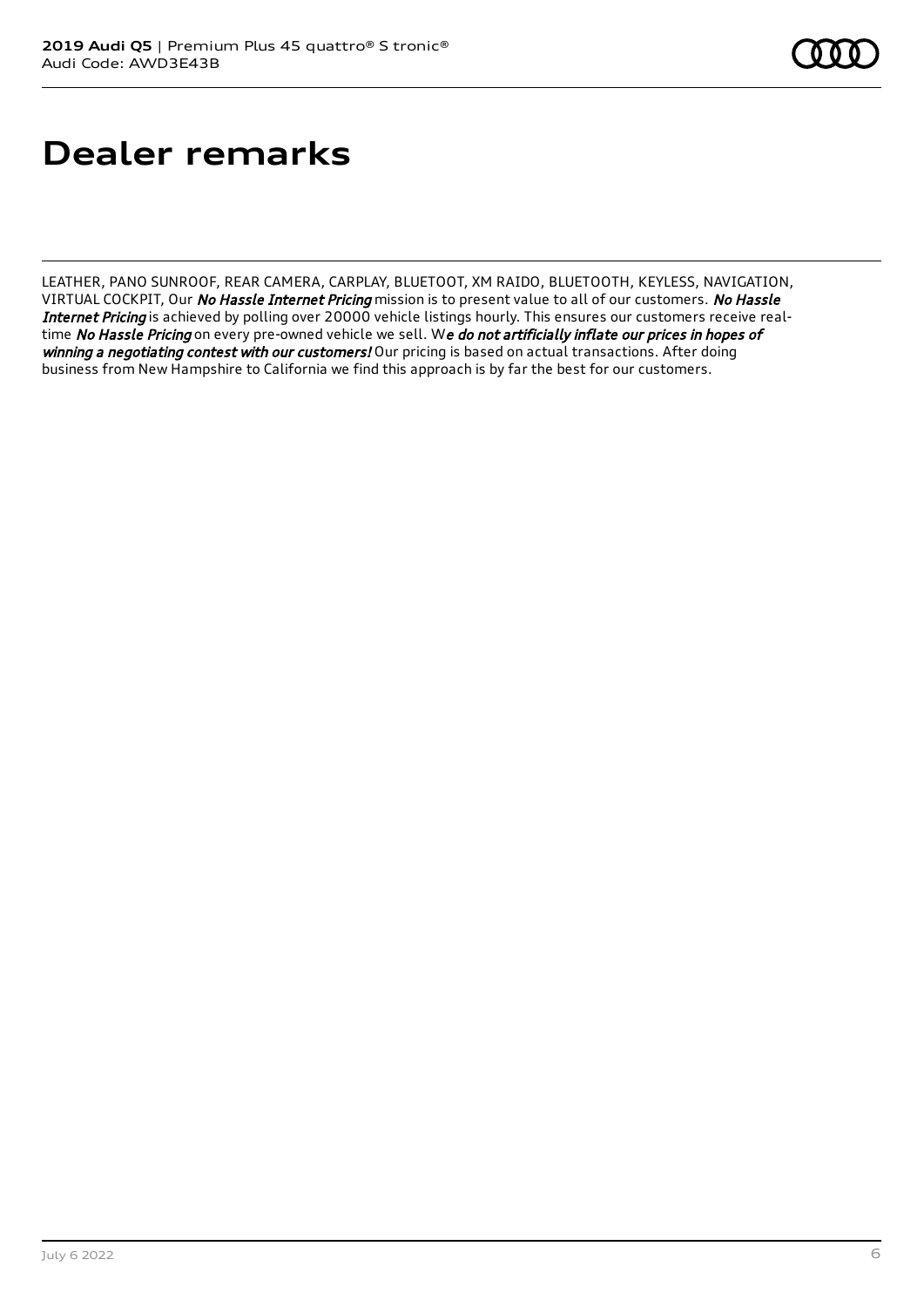### **Technical Specifications**

**(1/2)**

### **Engineering | Performance**

| Engine type                                 | 2.0-liter four-cylinder                                                                          |
|---------------------------------------------|--------------------------------------------------------------------------------------------------|
| Power Level                                 | 45                                                                                               |
| Max. output ps/hp                           | 248 @ rpm                                                                                        |
| Towing capacity                             | Trailer hitch provision with 4,400-lb<br>maximum towing capacity and 440-<br>lb tongue weight lb |
| Torque                                      | 273 lb-ft@rpm                                                                                    |
| Valvetrain                                  | 16-valve DOHC with Audi valvelift<br>system                                                      |
| Acceleration (0 - 60<br>mph)                | 5.9 seconds seconds                                                                              |
| Engine block                                | Cast-iron                                                                                        |
| Induction/fuel injection Turbocharged/TFSI® |                                                                                                  |
| Cylinder head                               | Aluminum-alloy                                                                                   |
| stroke                                      | Displacement/Bore and 1,984/82.5 x 92.8 cc/mm                                                    |
| Top track speed <sup>1</sup>                | 130 mph mph                                                                                      |

#### **Electrical system**

| Alternator | 110-150 A   |
|------------|-------------|
| Battery    | 420 A/75 Ah |

### **Driveline** Gear ratios: 6th 0.508: 1 Gear ratios: Final Drive 5.302: 1 Gear ratios: 7th 0.386: 1 Gear ratios: 4th 1.057: 1 Transmission Seven-speed S tronic® dual-clutch automatic transmission and quattro® all-wheel drive with ultra® technology Gear ratios: 2nd 2.190: 1 Gear ratios: 3rd 1.517: 1 Gear ratios: Reverse 2.750: 1 Gear ratios: 1st 3.188: 1

### **Steering**

| Steering type                              | Electromechanical power steering<br>system |
|--------------------------------------------|--------------------------------------------|
| Turning diameter, curb- 38.4 ft<br>to-curb |                                            |
| Steering ratio                             | 15.8:1                                     |
| <b>Suspension</b>                          |                                            |

| Front axle | Five-link front suspension |
|------------|----------------------------|
| Rear axle  | Five-link rear suspension  |

#### **Brake system**

| Front brakes | 13.3 (ventilated disc) in |
|--------------|---------------------------|
| Rear brakes  | 13.0 (ventilated disc) in |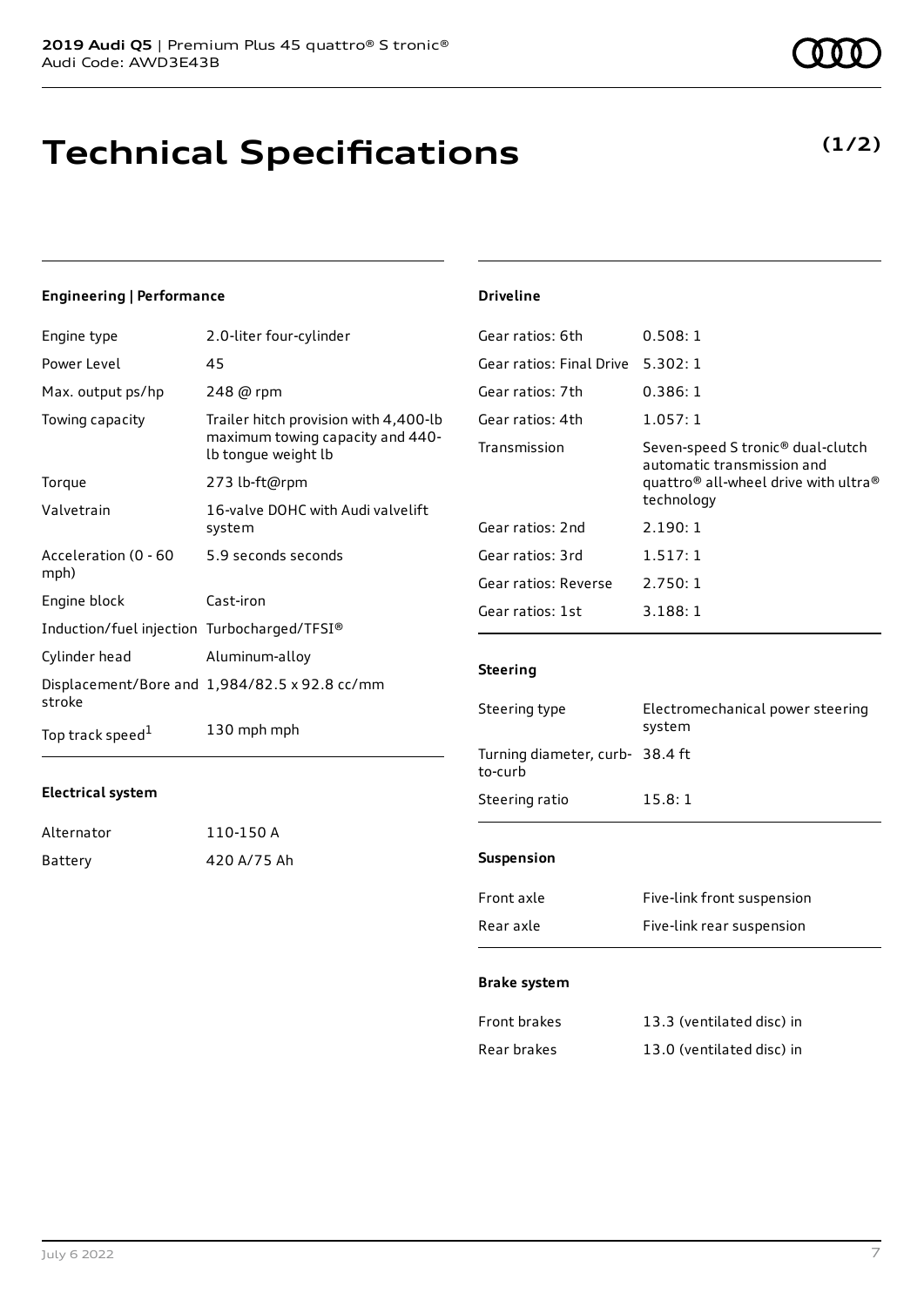### **Technical Specifications**

**Body**

| Material | Multi-material body construction<br>(steel and aluminum composition) |
|----------|----------------------------------------------------------------------|
|          |                                                                      |

### **Warranty | Maintenance**

| Warranty    | 4-year/50,000-mile Audi New<br>Vehicle Limited Warranty                                   |
|-------------|-------------------------------------------------------------------------------------------|
| Maintenance | 12-month/10,000-mile (whichever<br>occurs first) NO CHARGE first<br>scheduled maintenance |

#### **Exterior Measurements**

| Height                           | 65.3 in  |
|----------------------------------|----------|
| Overall width without<br>mirrors | 74.5 in  |
| Length                           | 183.6 in |
| Wheelbase                        | 111.0 in |
| Drag coefficient                 | 0.32 Cw  |
| Overall width with<br>mirrors    | 84.3 in  |
| Track rear                       | 63.3 in  |
| Track front                      | 63.6 in  |
| Curb weight                      | 4,045 lb |
| Ground clearance,<br>loaded      | 8.2 in   |

### **Interior measurements**

| Seating capacity                          | 5                      |
|-------------------------------------------|------------------------|
| Shoulder room, rear                       | 56.5 in                |
| Head room with front<br>sunroof           | 40.2 in                |
| Leg room, rear                            | 37.8 in                |
| Shoulder room, front                      | 57.7 in                |
| Head room with rear<br>sunroof            | 37.7 in                |
| Head room, rear                           | 39.3 in                |
| Leg room, front                           | 41.0 in                |
| Head room, front                          | 41.7 in                |
| Cargo volume, rear<br>seatbacks up/folded | 25.1/53.1 cu ft, cu ft |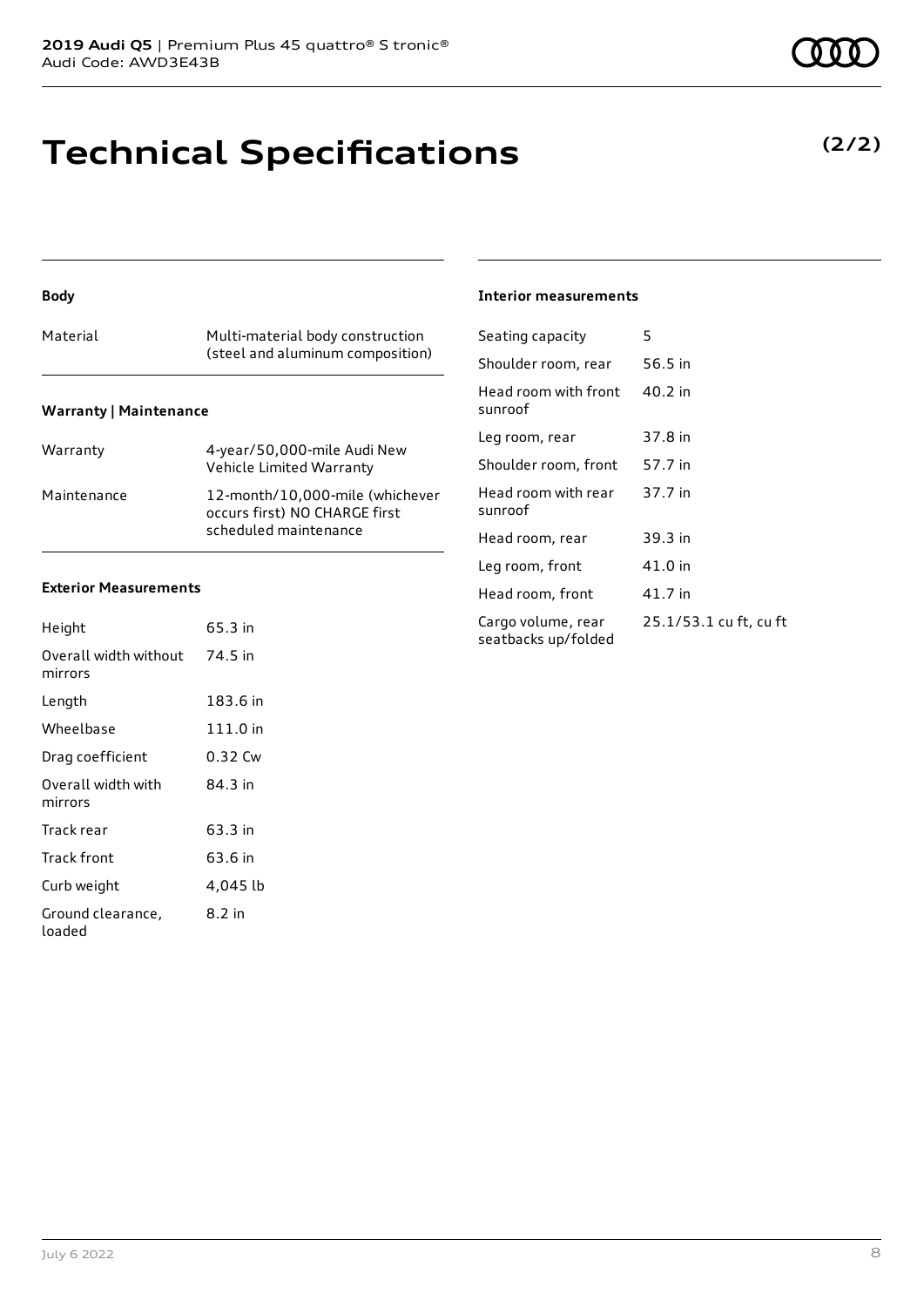### **Consumption- and emission**

**Consumption by NEDC**

combined 24 mpg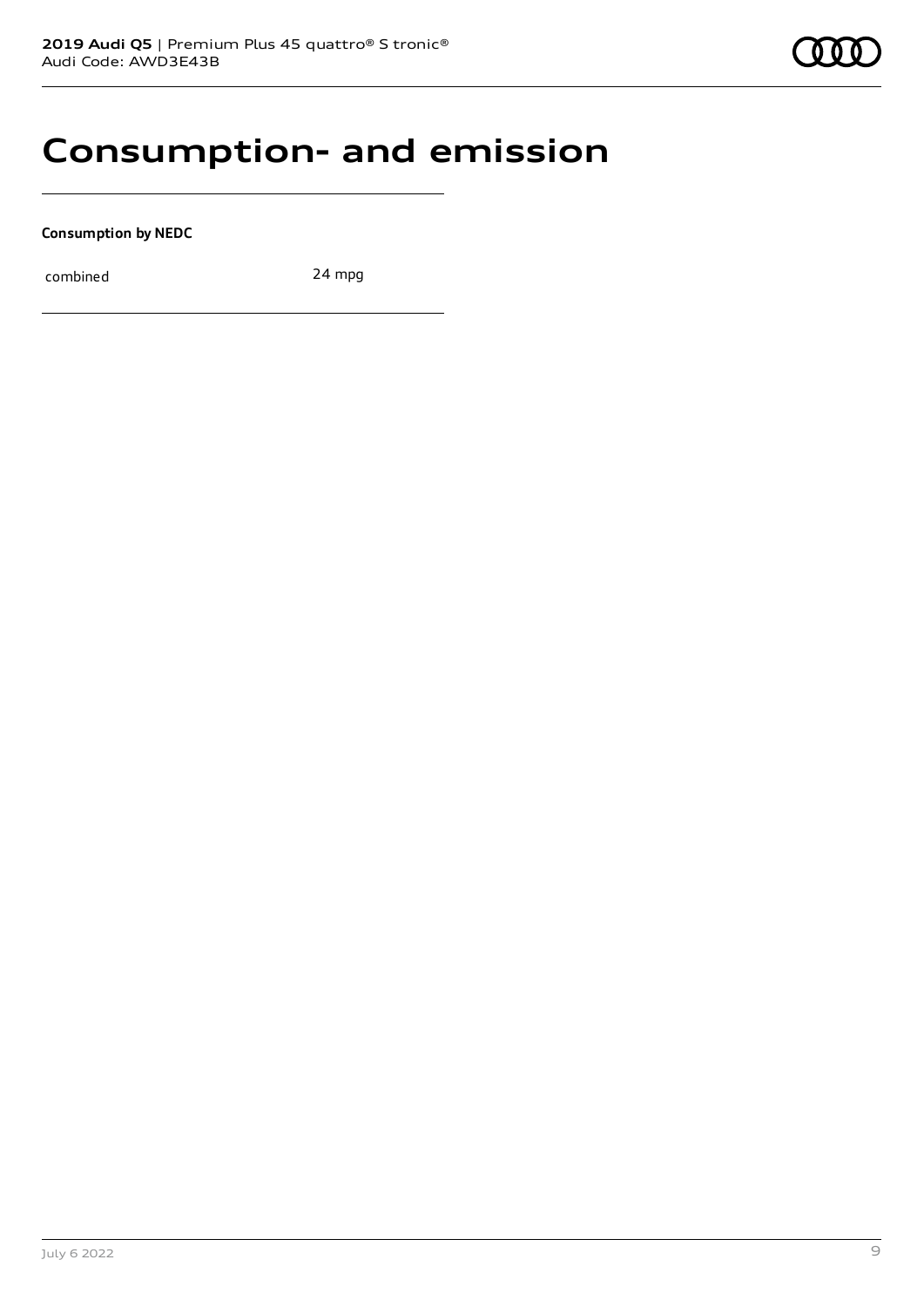### **Contact**

Dealer **Audi North Miami**

1995 Ne 142nd Street 33181 North Miami FL

Phone: 3059525900 FAX: 3059490940

www: [https://www.audinorthmiami.com](https://www.audinorthmiami.com/)